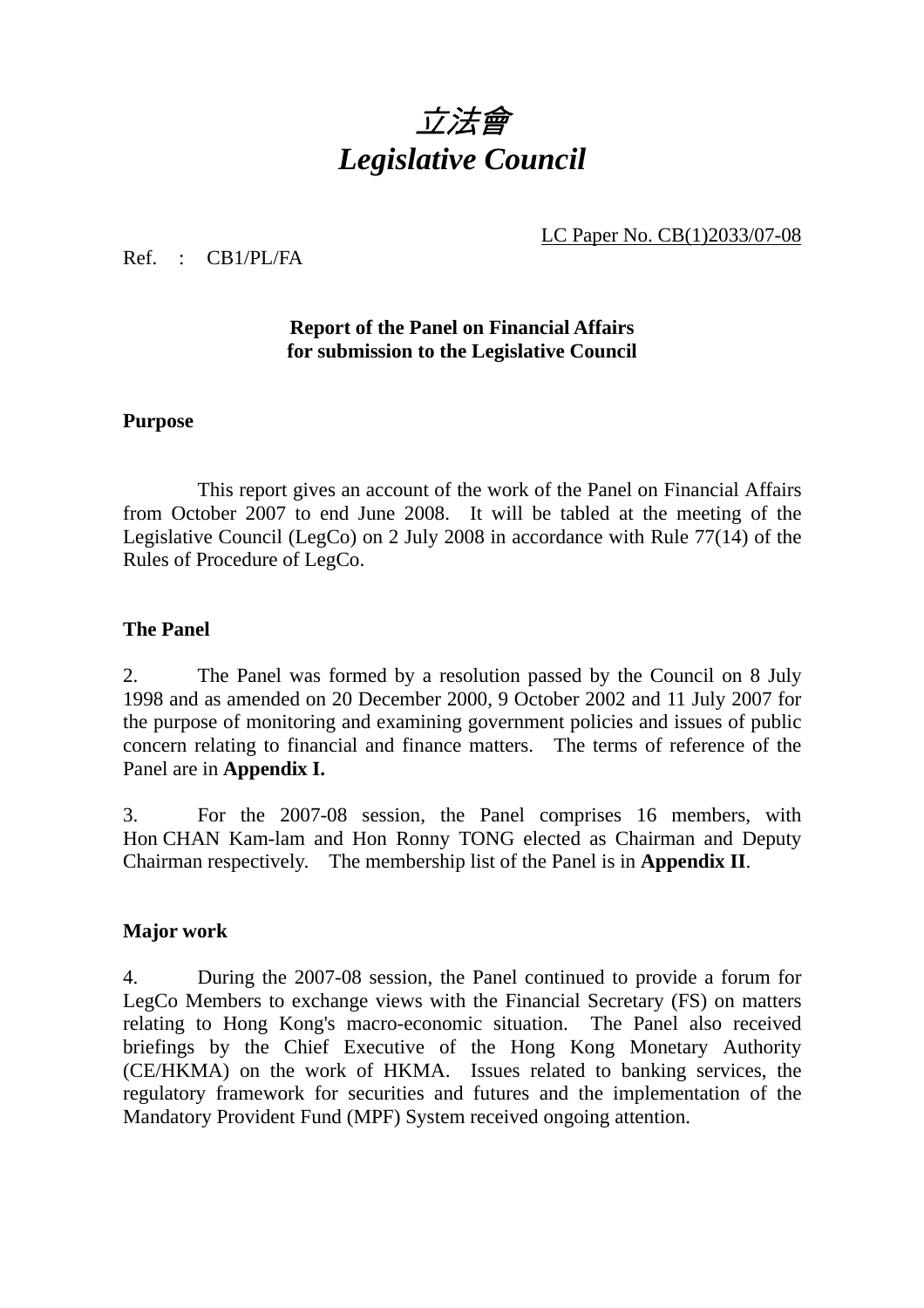#### Hong Kong's macro economy

5. The Panel was pleased to note that Hong Kong's economy continued to expand strongly in the first quarter of 2008 despite growing adversities in the external environment. With real Gross Domestic Product (GDP) growing by 7.1%, the economy had shown above-trend growth for 18 quarters. Export of goods and services and domestic demand remained strong. Nevertheless, the Panel was wary of uncertainties prevailing in global markets in the second half of 2008, in particular signs of recession in the United States (US) and other developed economies. The building up of inflationary pressure around the world was of grave concern to the Panel.

## *Inflationary outlook*

6. The Panel followed closely the upward inflationary trend in Hong Kong in the past year or so, after years of solid growth as the economy rose from the trough in 2003. Members sought information on the background and factors leading to the current level of inflation and the forecast developments. They were keen to ensure that effective measures would be formulated and put in place to alleviate the impact of inflation on various sectors of the community, especially the disadvantaged and low-income groups.

7. Some members were concerned that under the Linked Exchange Rate (LER) System, Hong Kong was unable to pursue a discretionary monetary policy to reduce inflationary pressure. The Administration nevertheless advised that the weakening of the Hong Kong dollar in tandem with the US dollar was not a major factor for the recent rise in inflation. The Panel was informed that a 10% depreciation of the US dollar against all currencies except the Hong Kong dollar would lead domestic prices to increase by 0.8% only in the short run and 1.6% in the medium run. The pass-through of exchange rate changes to consumer prices was therefore relatively low.

8. Regarding members' concern about the adverse impact of inflation on the economy, the Administration advised that a low level of inflation was not necessarily bad because this would allow prices to change to balance the demand and supply conditions more effectively. Hong Kong's economic competitiveness would unlikely be undermined because the current rate of inflation in Hong Kong was comparable to those prevailing in its major trading partners.

### *Coping with inflationary pressure*

9. Noting that inflation in Hong Kong was driven by developments in the external environment and the state of the domestic economy, the Panel was deeply concerned about the global rise in food and oil prices. As the inflation rate of foodstuffs in the first quarter of 2008 stood at 17.4% and food expenses usually accounted for a large share of the expenditure of lower-income households, members were gravely concerned about the hardship faced by the grassroot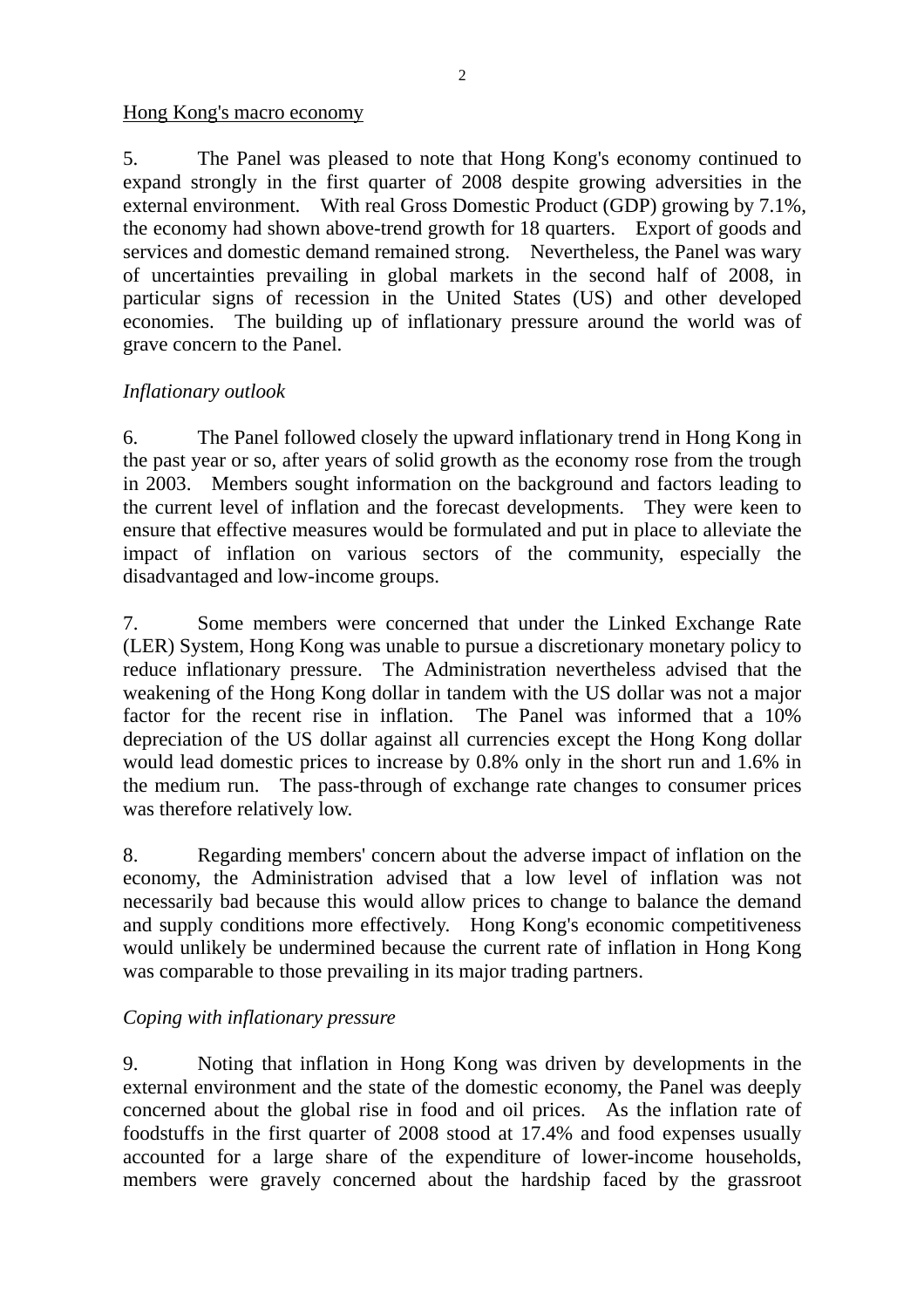population. While the Administration cautioned against intervention in the free market price setting process, it would continue to secure a stable supply of food for Hong Kong and to ensure effective market competition at the import and retail levels so that consumers could benefit from more choices and competitive prices.

10. Responding to the Panel's concern about the Government's commitment to assist the needy to cope with inflation, the Administration highlighted the 20 or more measures announced in the 2008-09 Budget. Some members also called on the Administration to provide more assistance to small and medium enterprises in the face of a possible recession in major trading partners, increased operating costs and more stringent regulatory requirements in the Mainland. To relieve the difficulties faced by the transportation industry and motorists, the Administration was asked to critically review various fuel duties (such as those on unleaded petrol, low-sulphur diesel and Euro V diesel) with a view to further lowering or waiving them. There was also the suggestion that to promote economic activities, the procedures for modification of land leases should be expedited. Some members held the view that in addition to one-off measures, the Administration should formulate a clear policy and introduce longer-term measures that could effectively address the needs of the grassroot population and narrow the wealth gap. In this regard, the Administration considered that the sustained growth in labour productivity would help cushion the upward pressure on prices.

## *Employment*

11. Noting that people's living standard would not decline if the increase in their income was on par or faster than inflation, some members were gravely concerned that despite the record-low unemployment rate of 3.4% in the first quarter of 2008 and nominal pay rises across-the-board, the increase in the earnings of low-skilled workers remained moderate and lagged behind inflation. They cautioned that the upsurge in earnings of higher skilled workers might widen the disparity between the rich and the poor.

12. The Panel noted the Administration's response that in addition to the relief measures announced in the 2008-09 Budget, it would continue to promote economic development and generate more employment opportunities for the lower skilled. The Administration stated that it would enhance the productivity of the labour force through investment in education, training and retraining, as well as enlarge the productive capacity of the economy through investment in infrastructure projects.

### Monetary Affairs

### *The Exchange Fund (EF)*

13. The Panel continued to monitor the investment and management of EF and noted that as at end March 2008, the accumulated surplus of EF amounted to HK\$583.6 billion while the Fiscal Reserves placed with EF were HK\$503.2 billion.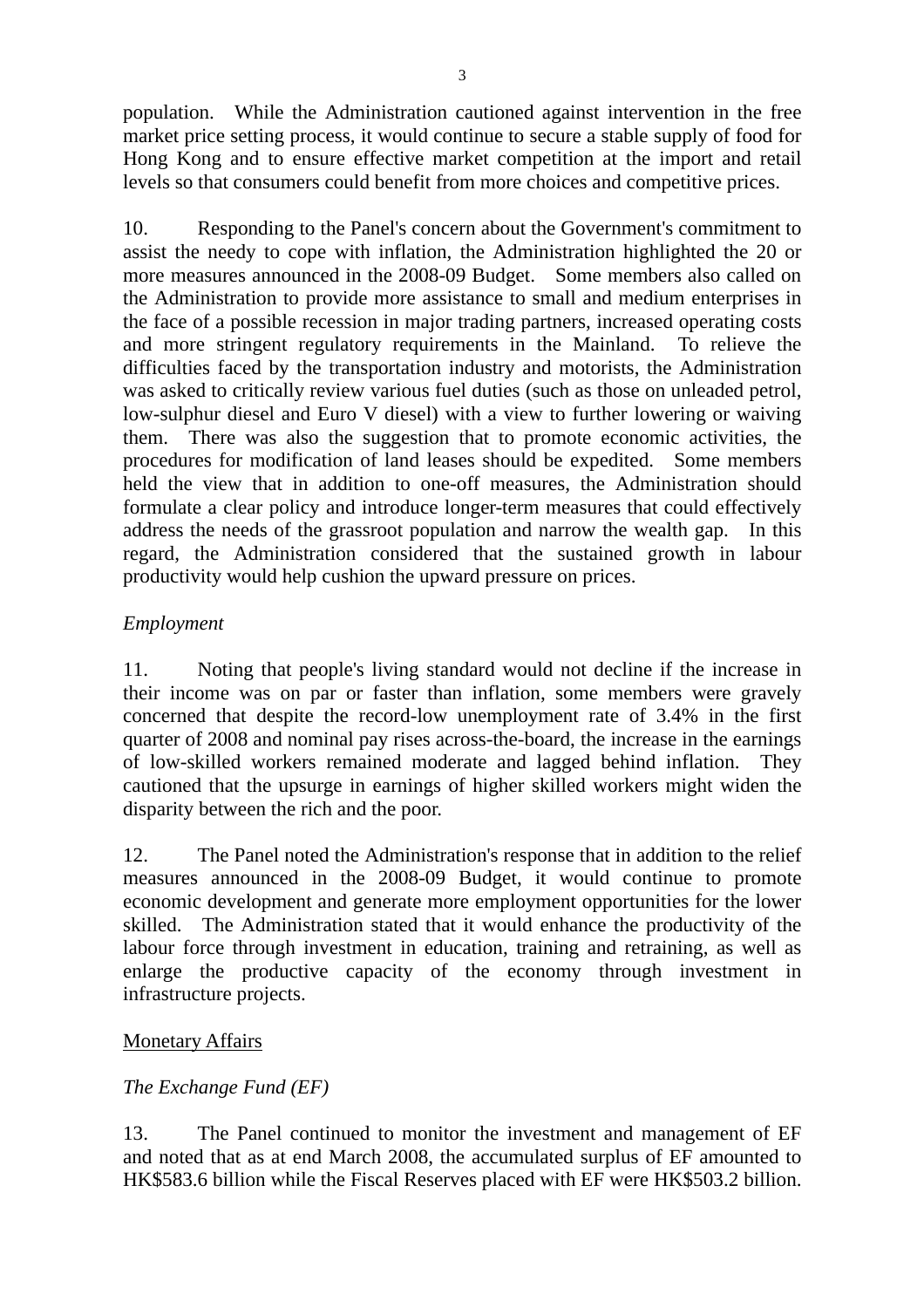Members also noted the revised income-sharing arrangement between the Fiscal Reserves and EF effective since 1 April 2007 under which the return on the Fiscal Reserves would be the average rate of return of the EF's investment portfolio over the past six years, or the average yield of three-year EF Notes of the preceding year, whichever is higher. For the fiscal year 2008-09, the fixed rate of fee payment to the Treasury was 9.4%.

14. As advised by HKMA, 2008 would be a difficult year for investment. Members noted that in the first quarter of 2008, EF's investment in Hong Kong and overseas equities incurred a loss of some HK\$52 billion. Offset by gains in foreign exchanges and the returns from bonds, an investment loss of HK\$14.6 billion was recorded. In examining market volatilities and the current investment strategy of EF, the Panel was informed by HKMA that the loss amounted to less than 1% of the total assets of EF and the investment income in April 2008 could cover the loss incurred in the first quarter of 2008.

## *Currency stability*

15. Members noted that outstanding renminbi deposits in Hong Kong increased by 7 billion yuan and 7.4 billion yuan in January and February 2008 respectively, growing faster than previously. They sought information on the impact of the growth in renminbi deposits on the Hong Kong dollar. According to HKMA, the impact on the Hong Kong dollar and the Mainland's money supply was minimal, as renminbi deposits currently accounted for only 0.8% of total deposits in Hong Kong, while remitted deposits amounted to only 0.13% of the increase in renminbi savings deposits in the Mainland.

16. The Panel noted that although solid economic fundamentals continued to underpin Hong Kong's currency and monetary stability, there were a number of risks, notably lingering turmoil in the financial market, the possibility of a recession in US, increasing inflationary pressures and vulnerability of the Mainland economy. The Panel would continue to monitor further developments.

17. Some members reiterated their view that Hong Kong might draw reference from neighbouring countries in adopting a more flexible exchange rate policy. In response, the Administration reaffirmed its policy stance that the existing LER System provided Hong Kong with a firm monetary anchor and had served Hong Kong well since 1983. The Administration had no plan to change or abandon it.

### *Banking stability*

18. The Panel noted from HKMA that the fallout of the US sub-prime crisis had not caused any systemic problem in the local banking sector although individual banks might suffer from their investment in asset-backed securities. Banks remained well capitalized and highly liquid, with strong profit growth recorded in 2007. Nevertheless, in the light of global uncertainties faced by banks,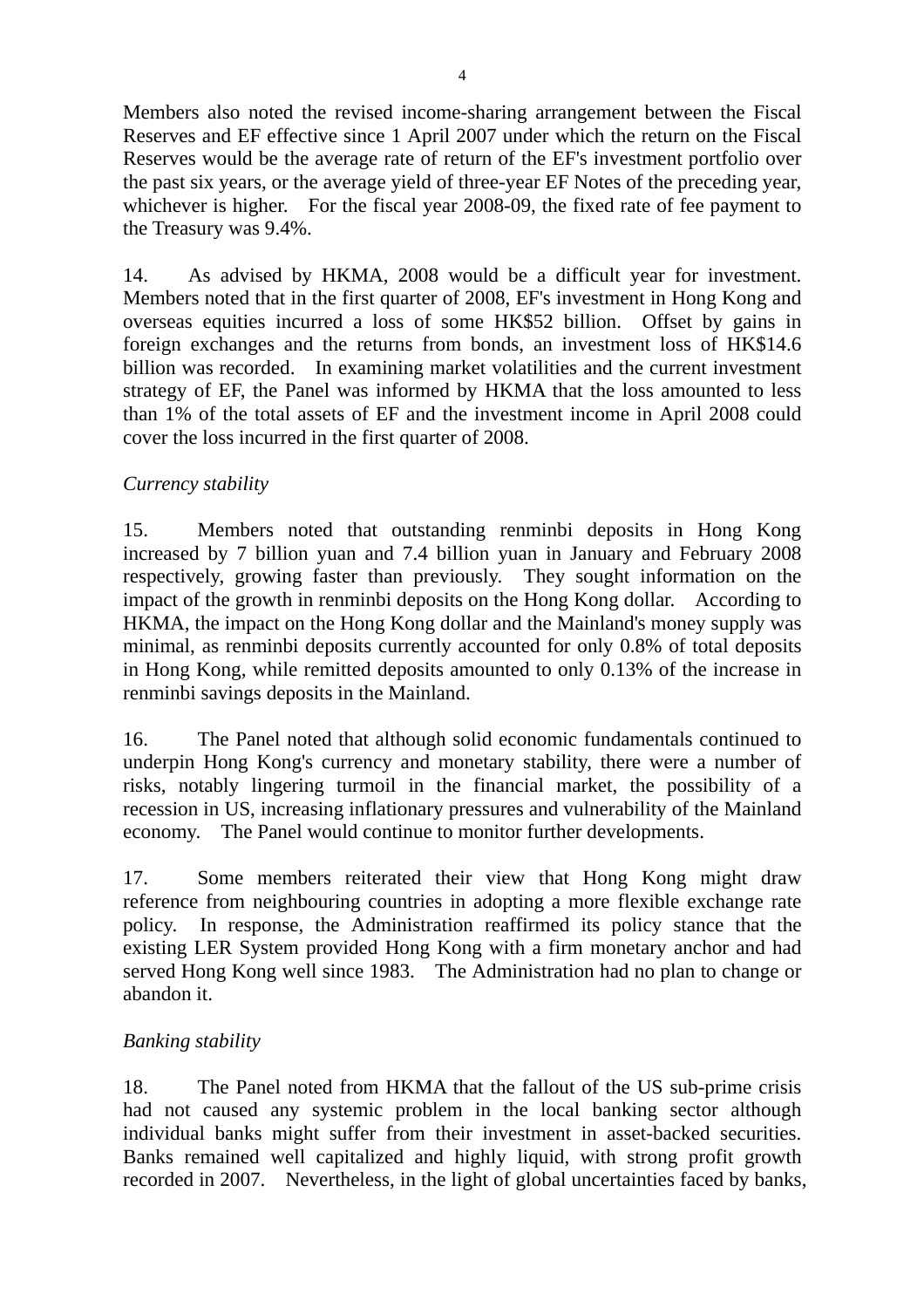HKMA assured members that it would continue to monitor banks' asset quality and review their risk management systems. For instance, the Panel noted that HKMA issued a circular in March 2008 asking authorized institutions to cease the practice of providing mortgage loans with a principal repayment holiday of two to three years.

19. The Panel also examined the implementation of the 70% loan-to-value ratio for residential mortgage loans voluntarily adopted by the banking industry since November 1991 as a risk management measure. Some members reiterated their concern about media reports that a former top civil servant had obtained a mortgage loan of 100% of the value of the property and sought explanation from the Administration. The Panel also passed a motion urging the Government to look into and account for the specific case.

20. The Panel attached great importance to a healthy and properly regulated banking sector in Hong Kong. Noting that HKMA had appointed a consultant in December 2007 to conduct a review of HKMA's work on banking stability, the Panel looked forward to exchanging views with HKMA and the consultant after the latter had formulated his recommendations.

## *The appointment and tenure of the Monetary Authority (MA)*

21. Arising from press reports about the correspondences between the Governance Sub-Committee of the Exchange Fund Advisory Committee and FS on the tenure of the office of the incumbent MA, the Panel sought information and gave views on the existing arrangement for the appointment of MA as provided under section 5A of the Exchange Fund Ordinance (Cap. 66) (EFO). Noting that EFO empowered FS to appoint MA and set his terms and conditions of employment, some members were concerned about the lack of transparency and whether the appointment of MA would be subject to political considerations. To properly safeguard the independence of MA in discharging his functions and to provide for greater accountability, some members considered that there should be a clearly promulgated policy on the appointment of MA, and urged for the introduction of governing legislation for HKMA, similar to that applicable to other regulators such as the Securities and Futures Commission (SFC) and the Mandatory Provident Fund Schemes Authority (MPFA).

22. When making reference to overseas central banks, one of the main queries raised by members was the remarkably higher remuneration enjoyed by the incumbent MA, given Hong Kong's relatively small economy and the absence of a discretionary monetary policy. As explained by the Administration, the levels of remuneration of MA and other heads of central banks were not strictly comparable as the scope of responsibilities of HKMA, which straddled monetary, banking and financial infrastructure, was quite different from the purview of individual overseas central banks.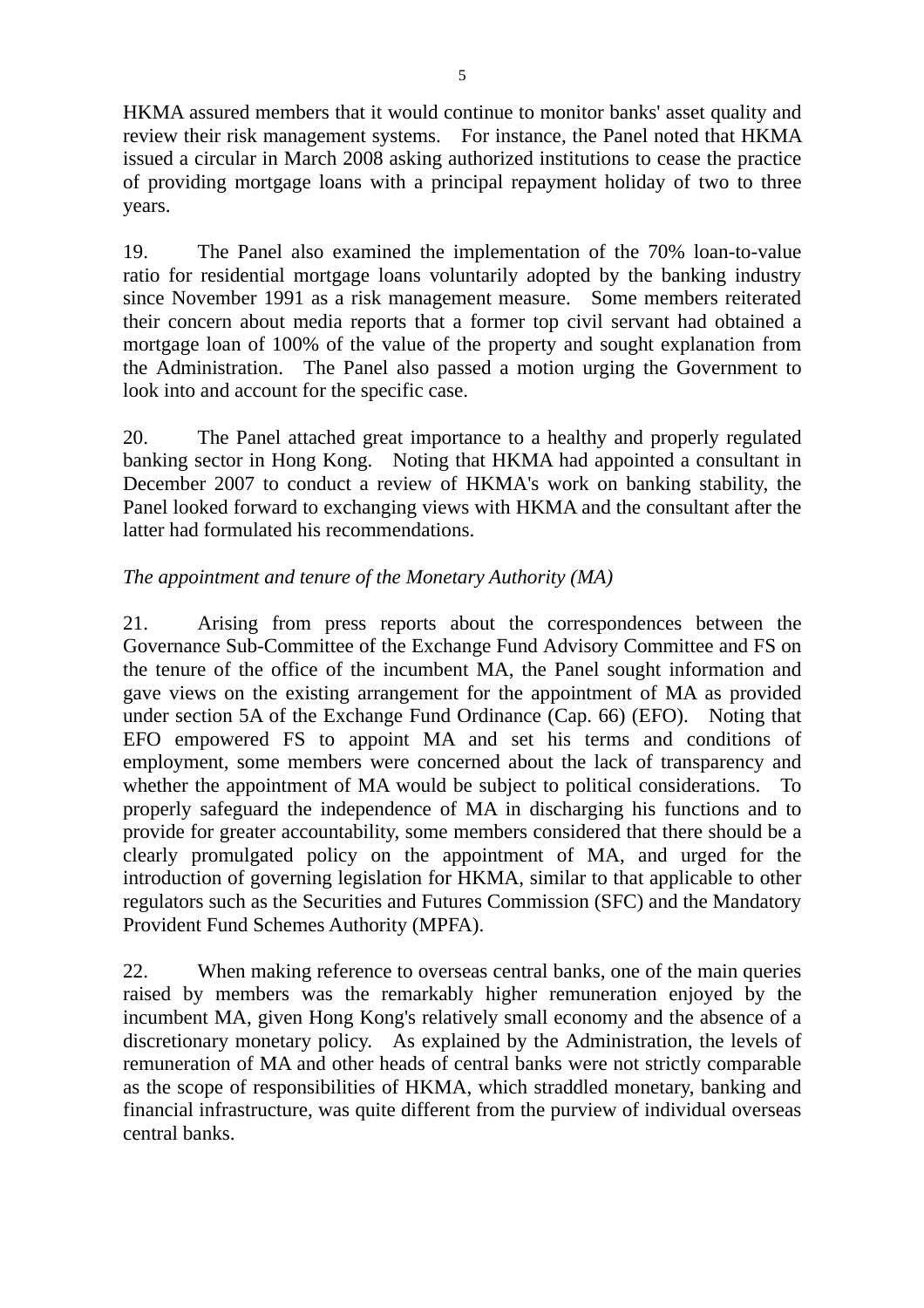#### Securities and futures

## *Congestion in securities trading networks*

23. Several incidents of trading network congestion experienced by banks and broker firms at times of heavy trading and the delay in executing buying and selling orders during the debut trading of a newly listed stock in early November 2007 sparked off concerns about the reliability and stability of the securities trading infrastructure in Hong Kong. The Panel sought explanation from the Administration, the Hong Kong Exchanges and Clearing Limited (HKEx) and SFC on the reasons and seriousness of the congestion problem and the remedial action taken to prevent recurrence. As advised by HKEx, it had suitably modified the arrangements for processing the transactions of popular newly listed stocks and such arrangements were well-tested in the debut trading of another stock.

24. Members were also concerned about the capacity and reliability of on-line trading systems operated by authorized institutions (e.g. banks) and financial intermediaries (e.g. broker firms), which were also crucial for uninterrupted transactions. Noting that HKMA and SFC had different requirements on system capacity, the Panel asked the Administration/SFC/HKEx to consider formulating objective service standards for compliance by financial intermediaries.

## *The Securities and Futures Commission*

25. The Panel was briefed on SFC's revised estimates for 2007-08 and its Budget for 2008-09. Noting that SFC's reserve amounted to some \$3.5 billion as at end December 2007, which was 5.9 times its approved operating expenditure, some members urged SFC to actively consider reducing the levies on securities and futures trading and waiving or reducing the licence fees on brokers/intermediaries. The Administration/SFC pointed out that market volatilities and the projected increase in SFC's estimated operating expenditure for 2008-09 called for a more prudent approach. Nevertheless, they undertook to review the rates of levy regularly and would make the best use of the reserve to fund new initiatives.

26. Members sought explanation on SFC's significant increase in Personnel Expenses in the 2008-09 Budget, which was 21% higher than that forecast in 2007-08. While assuring members that it would exercise vigilant control over resources, SFC highlighted that the growing complexity in market activities, the launch of new investment products and regulatory policies and issues related to the China market would require additional manpower for SFC to perform its regulatory role effectively.

### *Investor protection*

27. Adequate protection for investors in an increasingly complex market environment remained a major concern for the Panel. Members were aware of complaints about financial advisors from intermediaries or banks providing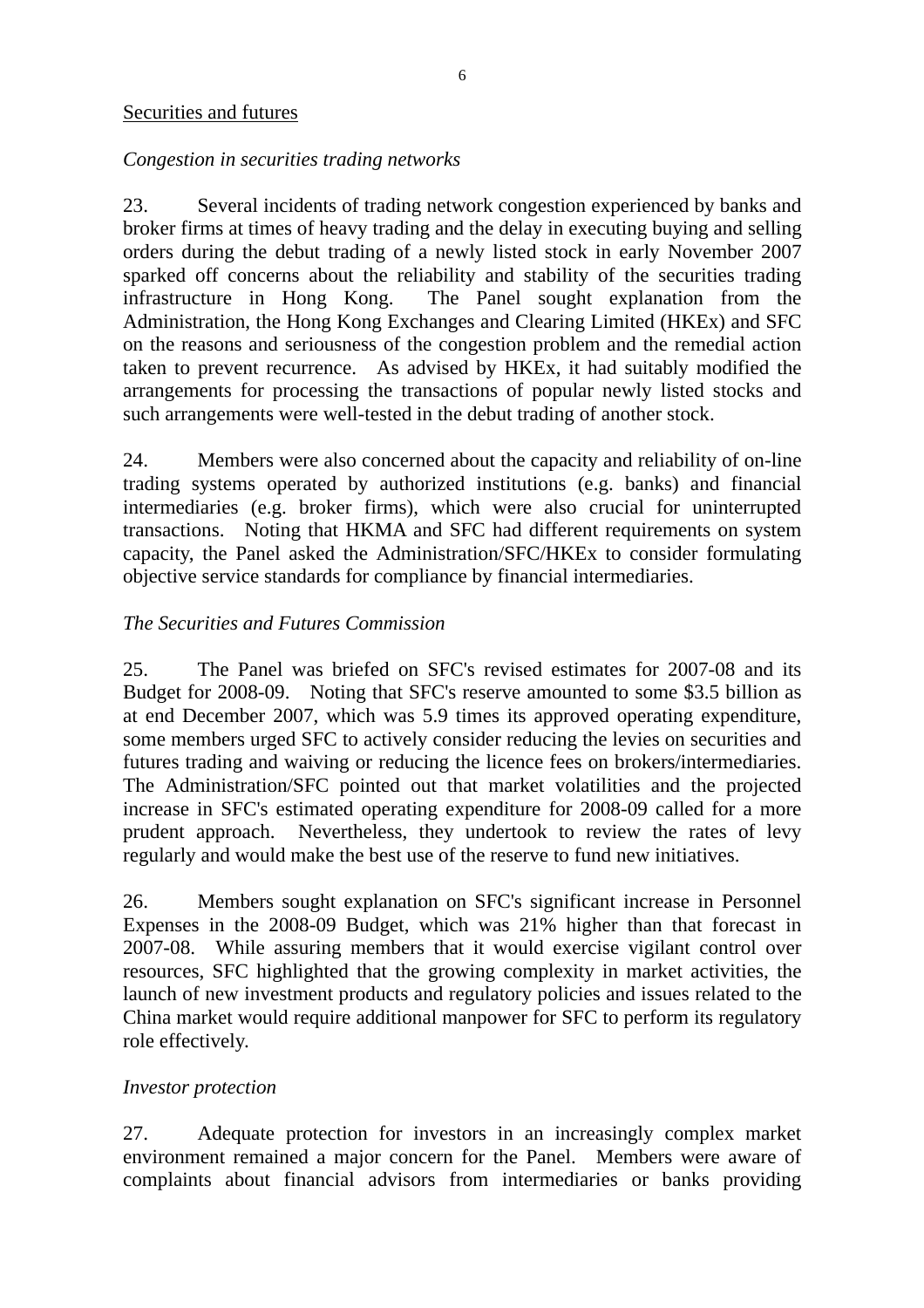inadequate or misleading information to their clients with regard to various derivatives and financial products. They were concerned about the possible conflict of interests where the financial institution was the issuer of the product in question. They also highlighted the need to review the relevant guidelines issued to financial institutions, in particular those relating to risk disclosure. In this regard, the Panel was informed that SFC would regularly monitor the conduct of practitioners and where necessary, would issue additional guidelines and rules on sales practices and disclosure requirements. Ongoing and new investor education programmes would also be launched. The Panel will meet with the Administration, SFC and HKMA in early July 2008 to discuss the regulation of increasingly sophisticated investment products and the sales practice of financial institutions in promoting such products. The protection, if any, accorded to the so-called "professional investors" will also be examined.

28. Members also considered the effectiveness of the Stock Segregated Accounts (SSAs) and the Investor Participant Accounts (IPAs) introduced in 1994 and 1998, and expressed concern about their low take-up rate. For more effective safeguards against the risks of misappropriation by brokers, the Administration was asked to consider, in collaboration with SFC and HKEx, the feasibility of incorporating the use of IPAs under the existing stock trading regime, instead of just an optional service for investors.

### *Closing Auction Session*

29. The Panel noted with concern the price volatilities and high turnover of certain stocks recorded during the Closing Auction Session on 30 May 2008. In reviewing the matter with HKEx, SFC and the Administration, the Panel sought explanation on the background leading to the implementation of the Closing Auction Session, the trading activities on that day and remedial action by the regulators to prevent recurrence and improve the system.

30. One of members' major concerns was the possibility of market manipulation by large brokers on 30 May 2008. According to HKEx, the market volatilies were mainly caused by passive fund managers who needed to adjust their portfolios to reflect the rebalancing of the MSCI indices. On regulatory action, members noted that HKEx had conducted a comprehensive review and analysis on trading activities during the Closing Auction Session on 30 May 2008. The HKEx's findings were being considered by SFC, and where evidence so warranted, appropriate regulatory action would be taken. Meanwhile, the Administration also assured members that it would continue to monitor market developments under the existing regulatory framework underpinned by SFC and HKEx.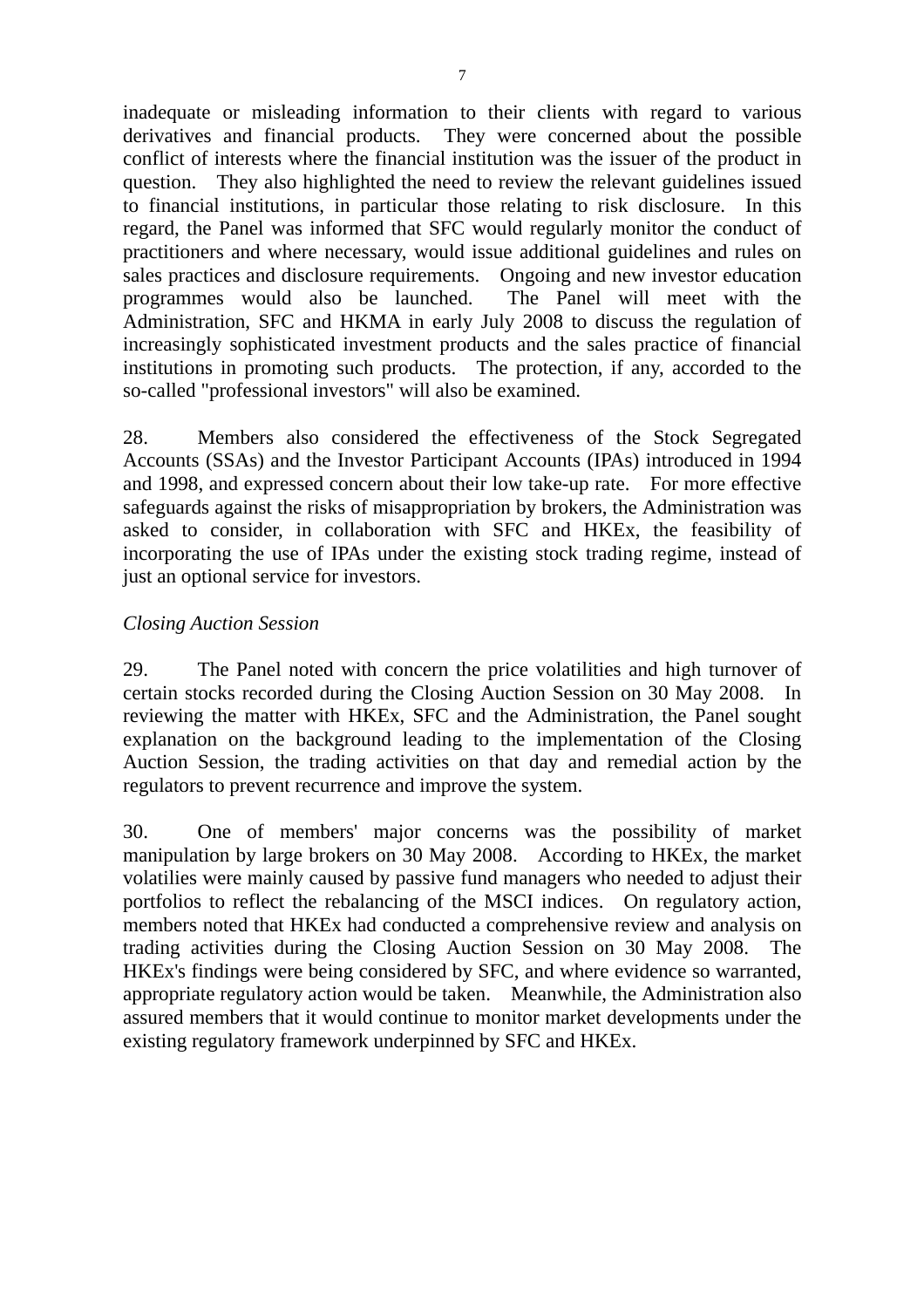#### Mandatory Provident Fund system

## *Increasing employees' control over MPF investment*

31. Responding to concerns about the need for greater employees' participation in the choice of MPF schemes and fund investment, the Administration and MPFA consulted the Panel on a proposal to allow an employee to transfer the accrued benefits derived from the employee's mandatory contributions from the employer-chosen MPF scheme to an employee's personal account in a scheme of his own choice at least once a year.

32. In examining the pros and cons of the proposal, some members considered that the proposal fell far short of giving employees full control of their MPF investment as they could neither transfer the accrued benefits derived from the employer's mandatory contributions to a scheme of their choice, nor choose the MPF scheme for making mandatory contributions. They called on the Administration to introduce more substantial improvement instead of proposing piecemeal changes for the sake of expediency.

33. Some members however supported the proposal as a pragmatic approach to address the needs of different stakeholders, although they were concerned about the possible increase in administrative costs on employers of small and medium enterprises. They considered that giving employees full control of their MPF investment might be unfair to employers, in particular when the employee chose to put all contributions into high-risk investment and incurred losses, resulting in insufficient accrued benefits (derived from the employer's contributions) for offsetting severance/long service payment. The Panel considered it necessary to gauge the views of different stakeholders on the proposal and met with deputations in late June 2008.

## *Proposal on government injection into accounts of members of MPF schemes and Occupational Retirement Schemes (ORSO schemes)*

34. In principle, the Panel welcomed the announcement by FS in the 2008-09 Budget to make a one-off injection of \$6,000 into the accounts of eligible members of MPF schemes and MPF-exempted ORSO schemes. It also gave views on the legislative proposal to implement the injection. The Panel noted that the Administration had decided to expand the scope of the proposal to cover employees and self-employed persons who had recently terminated their employment and all those who had opted to join an ORSO defined benefit scheme, if the monthly income of their last employment between 1 March 2007 and 29 February 2008 did not exceed \$10,000. Some members asked whether the \$6,000 could be withdrawn prior to the age of 65 so that low-income groups could make use of it to cope with the rising cost of living. The Administration reiterated that the objective of the proposal was for retirement protection of the workforce and not a financial relief.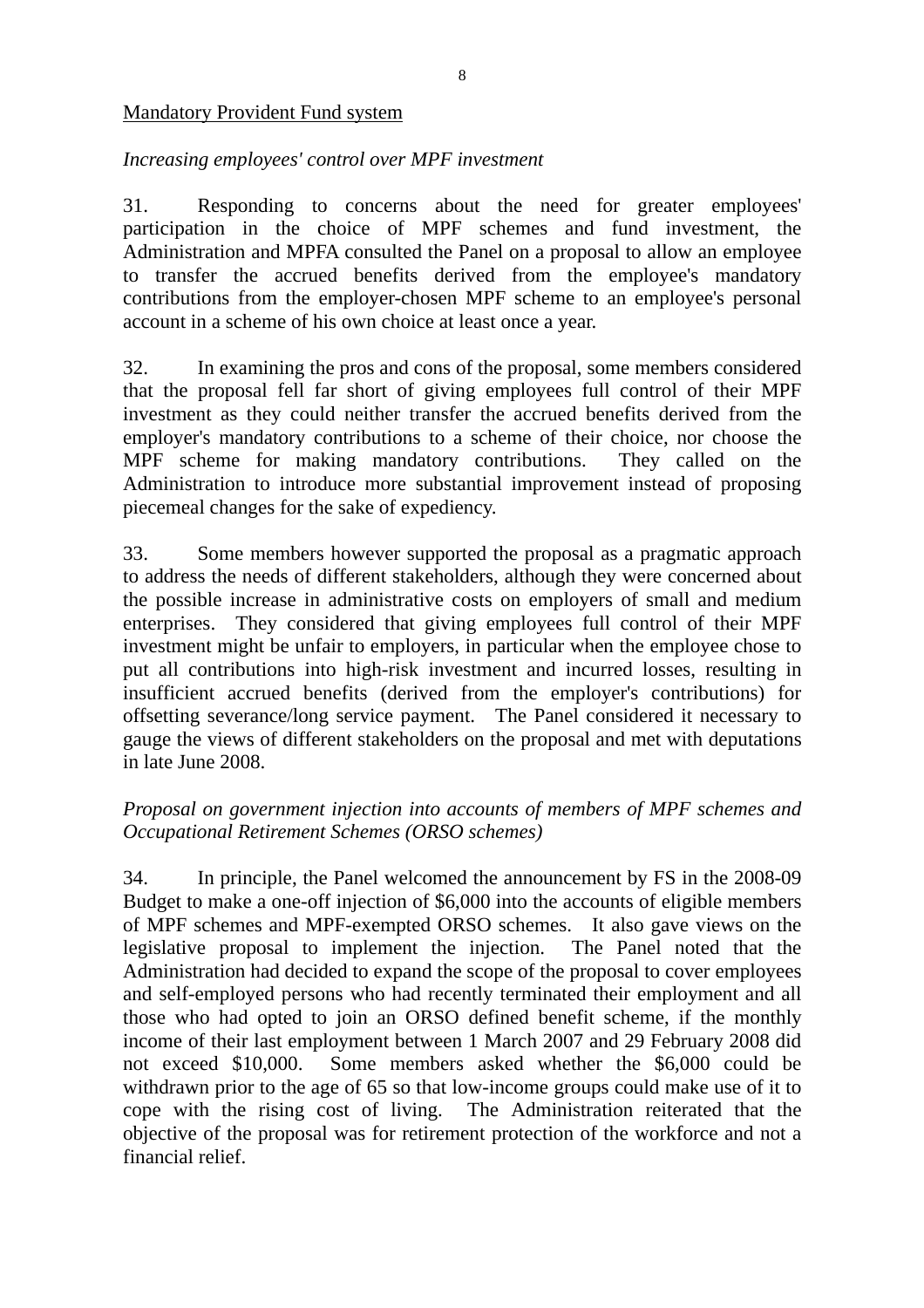#### Banking services

35. In view of widespread public concern over the closure of quite a number of bank branches in recent years, the Panel continued to follow up the matter with the Hong Kong Association of Banks (HKAB), the Consumer Council, HKMA and the Administration. One of members' main concerns was the availability of basic banking services, and whether non-branch channels such as Automated Teller Machines (ATMs) and e-banking could cater for the needs of elderly and other underprivileged customers. The Panel discussed the effectiveness of various improvement initiatives taken by the banking industry, such as additional retail outlets providing cash withdrawal service, setting up more bank branches in public housing estates and the launch of a community-wide education campaign to teach the elderly how to use ATMs.

36. In this connection, the Panel passed a motion requesting the Government to establish a working group comprising representatives from concern groups, HKAB and the Consumer Council to recommend initiatives to meet the needs of the elderly, the underprivileged, the disabled and low-income groups for banking services; and to submit a report to the Panel in six months. In its response, the Administration confirmed that it was considering an appropriate mechanism through which the views and suggestions from different user groups could be effectively gauged. The Administration undertook to involve and consult the relevant parties and organizations in the process and to provide a progress report at the appropriate juncture.

### Review of the Personalized Vehicle Registration Marks (PVRM) Scheme

37. The Panel was briefed on the outcome of the review of the PVRM Scheme after its first year of implementation, and noted that during the period September 2006 to September 2007, nine auctions had been held with 2 058 PVRMs sold. The total proceeds were about \$58.2 million, which fell short of the original estimate of \$70 million. The Administration advised that the use of PVRMs had not given rise to enforcement problems.

38. Some members considered the recurrent cost of running the PVRM Scheme at some \$7 million on the high side and asked whether there was room for cost reduction. The Administration's view was that the current resources requirement was appropriate given that the selection, checking and vetting procedures for PVRM applications were more complicated than those for traditional VRMs and had to be conducted in accordance with the relevant legislation. Regarding members' query about the discrepancy in estimated and actual auction proceeds, the Administration explained that it could only base its initial estimate on the auction of traditional VRMs in the absence of any precedent case for reference. The Administration would provide a report to the Panel in a year's time after further review of the PVRM Scheme.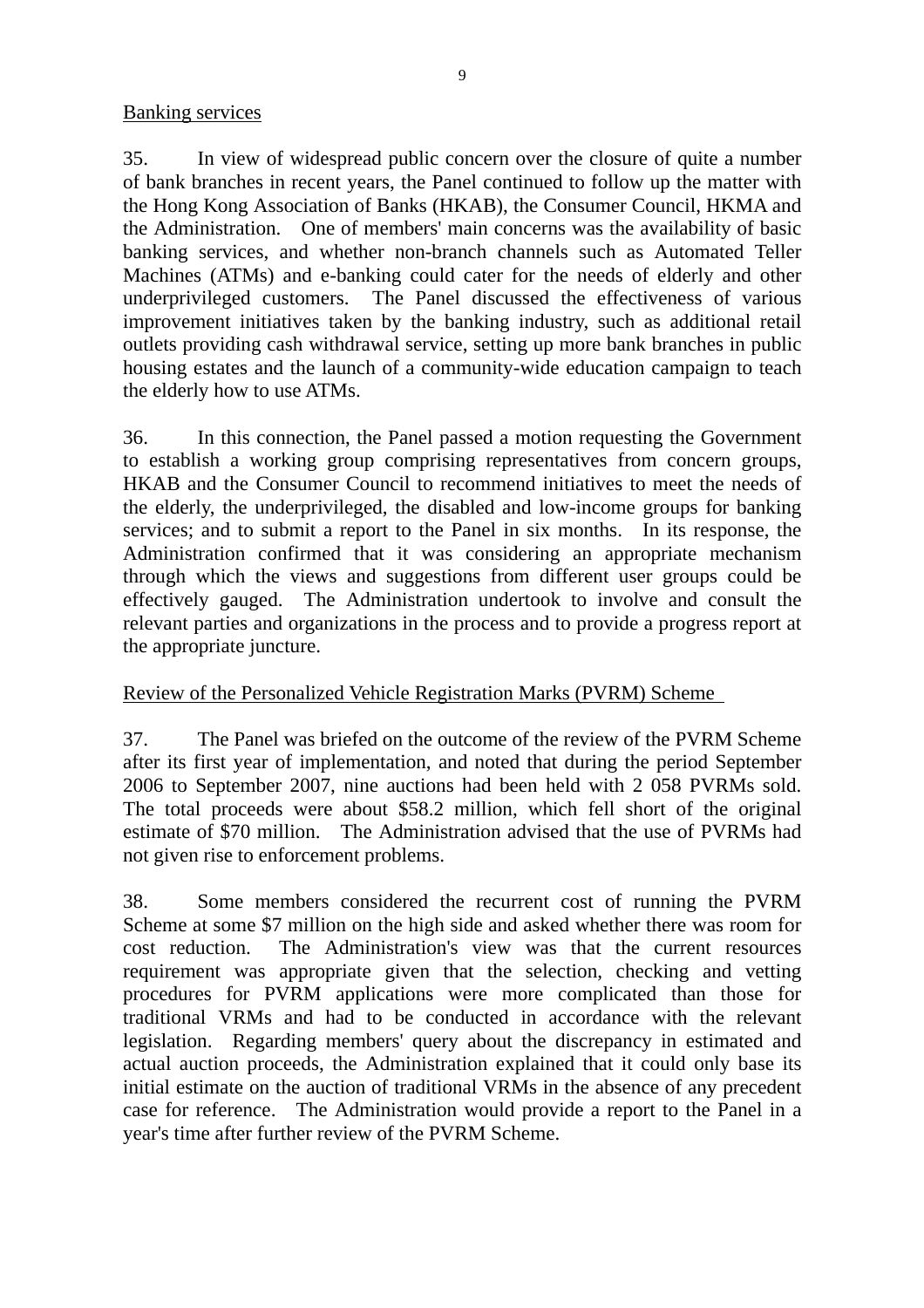39. From October 2007 to end June 2008, the Panel held a total of 13 meetings.

Council Business Division 1 Legislative Council Secretariat 24 June 2008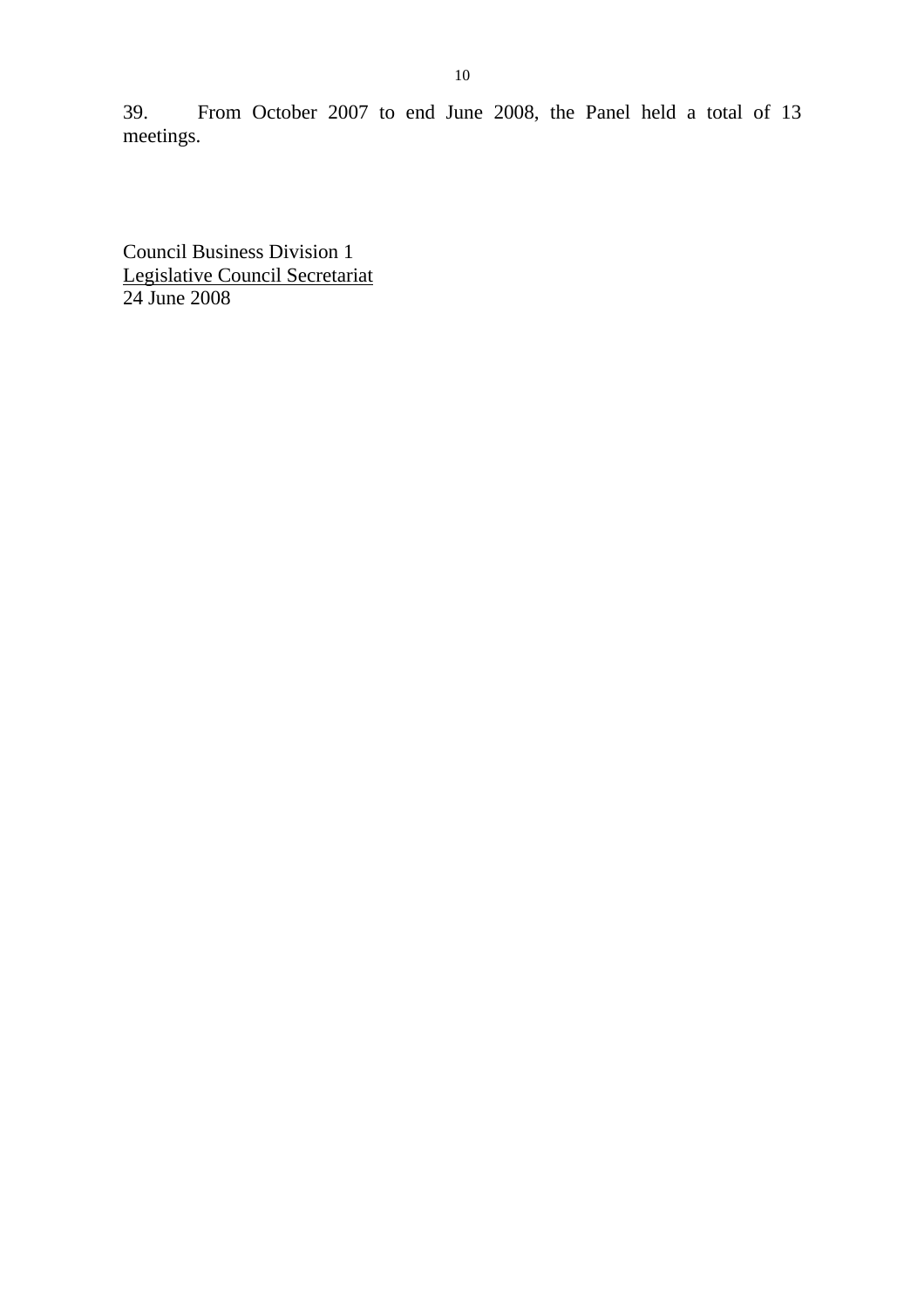#### **Appendix I**

#### **Legislative Council**

#### **Panel on Financial Affairs**

#### **Terms of Reference**

- 1. To monitor and examine Government policies and issues of public concern relating to financial and finance matters.
- 2. To provide a forum for the exchange and dissemination of views on the above policy matters.
- 3. To receive briefings and to formulate views on any major legislative or financial proposals in respect of the above policy areas prior to their formal introduction to the Council or Finance Committee.
- 4. To monitor and examine, to the extent it considers necessary, the above policy matters referred to it by a member of the Panel or by the House Committee.
- 5. To make reports to the Council or to the House Committee as required by the Rules of Procedure.